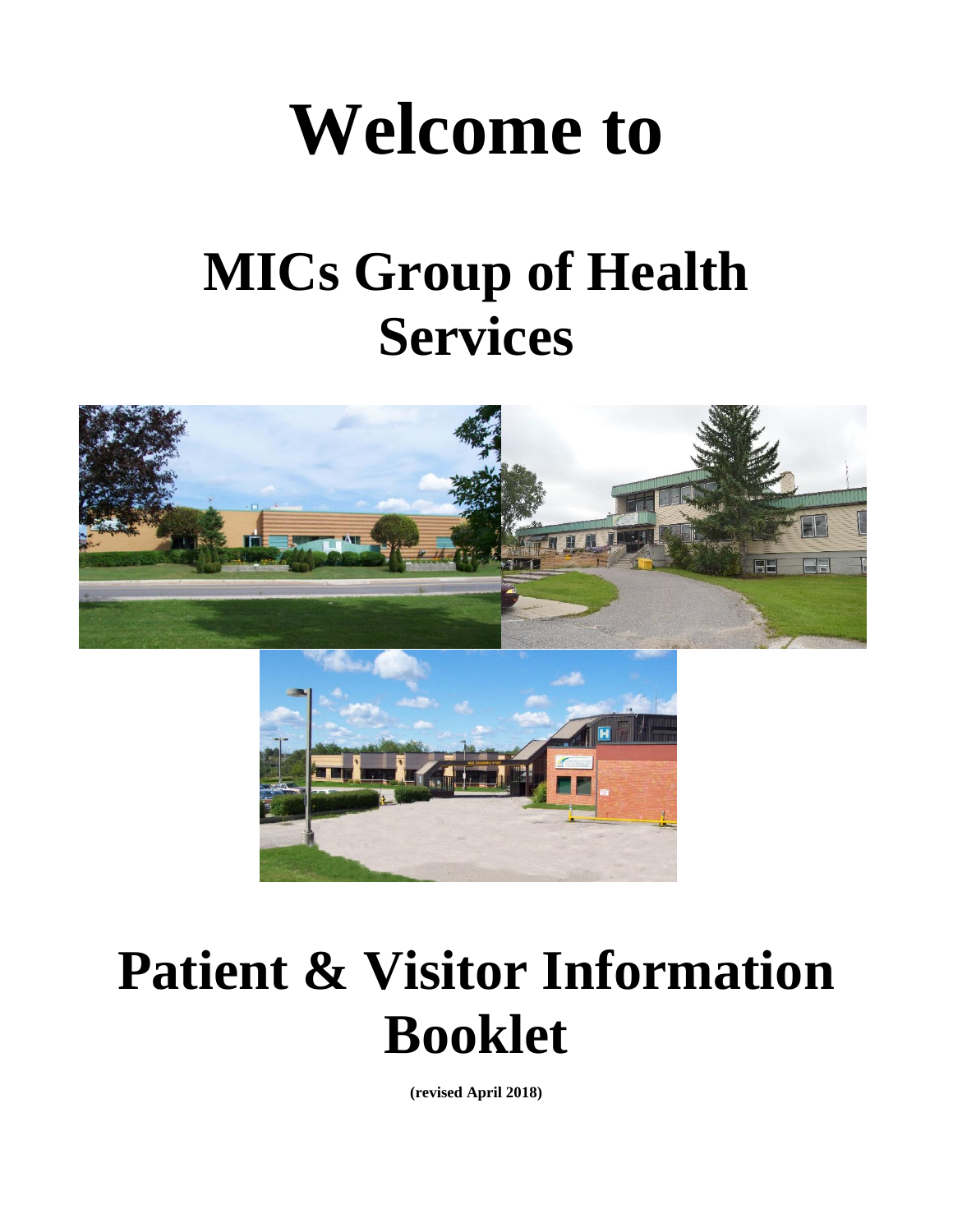### **Table of Contents**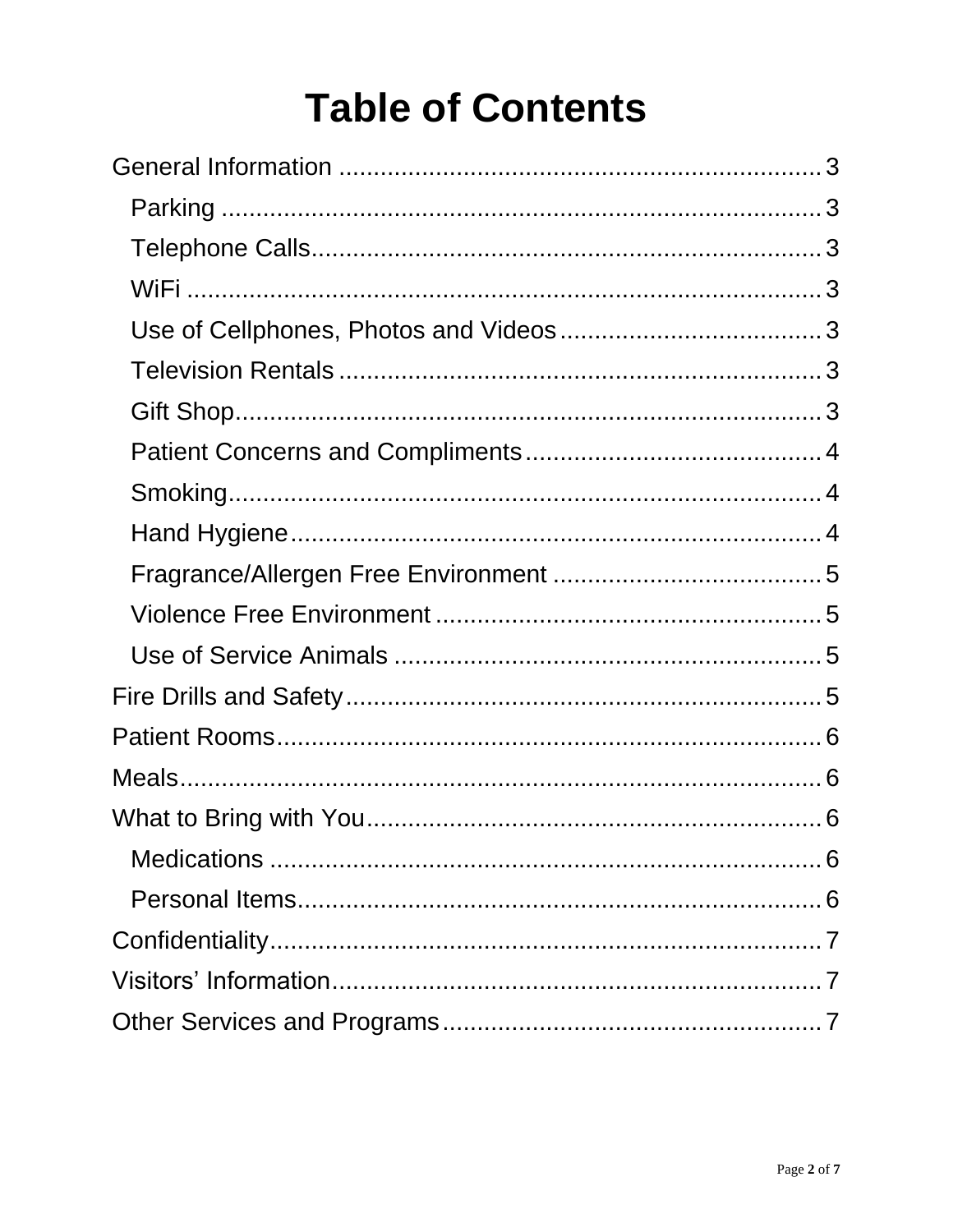### <span id="page-2-0"></span>**General Information**

#### <span id="page-2-1"></span>**PARKING**

Limited parking space is available for our Team Members, visitors and patients. Visitors are asked to park at the front of the hospital. Patients who are being admitted are requested to leave their vehicle at home if possible.

#### <span id="page-2-2"></span>**TELEPHONE CALLS**

| Local Calls:         | Dial "8" + number                                                                                                                                                                                                                                                                                                                   |
|----------------------|-------------------------------------------------------------------------------------------------------------------------------------------------------------------------------------------------------------------------------------------------------------------------------------------------------------------------------------|
| Long Distance calls: | Patients and guests are encouraged to use<br>standard billing options such as a calling card, third<br>party or collect. If this is not possible, long distance<br>calls may be put through the local receptionist by<br>dialing "0" and providing the number. Please note<br>that patients will be billed for long distance calls. |

**Note:** Patient rooms do not have access to incoming calls after 9:00 p.m.

#### <span id="page-2-3"></span>**WIFI**

Patients/Residents and guests can access the Internet via the high-speed wireless network which is available from various patient care areas at each MICs facility.

#### <span id="page-2-4"></span>**USE OF CELLPHONES, PHOTOS AND VIDEOS**

The usage of the camera feature of any device is strictly prohibited.

#### <span id="page-2-5"></span>**TELEVISION RENTALS**

Televisions are available for rent at Anson General Hospital and Lady Minto Hospital through the Hospital Reception Desk.

#### <span id="page-2-6"></span>**GIFT SHOP**

Our gift shop hours may vary as they depend on volunteers and therefore they may not be open every day.

Anson General Hospital's Gift Shop is open daily from 10:00 a.m. to 4:00 p.m.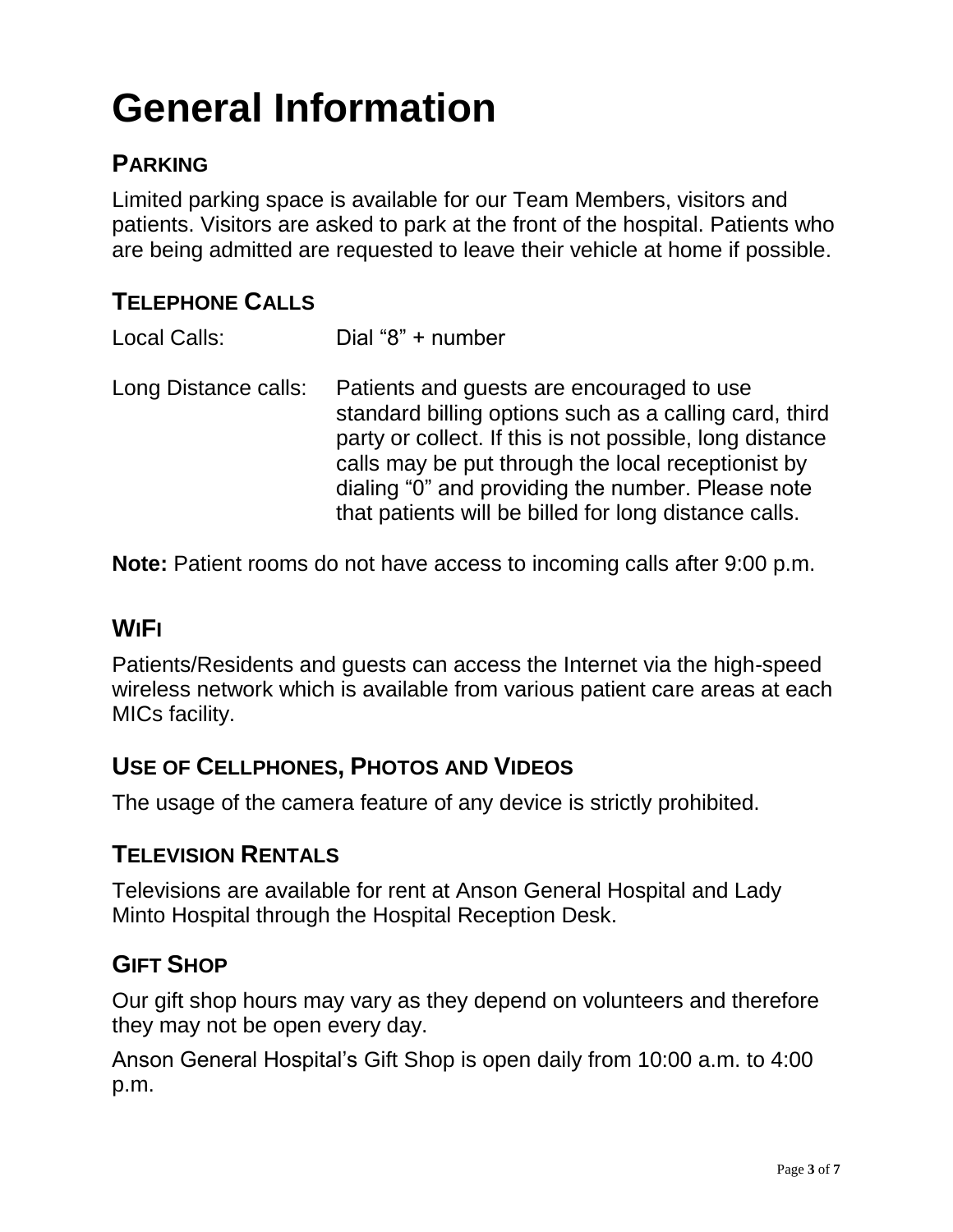Lady Minto Hospital's Gift Shop is open daily from 10:00 a.m. to 12:00 p.m., 2:00 p.m. to 4:00 p.m. and 7:00 p.m. to 8:30 p.m. Vending machines are available in the waiting room area.

#### <span id="page-3-0"></span>**PATIENT CONCERNS AND COMPLIMENTS**

Any worries or concerns the patient or families may have in regards to care should be brought to the attention of one of the following Team Members:

| Please note that you may also submit feedback by accessing the feedback<br>page on the MICs website www.micsgroup.com. |  |
|------------------------------------------------------------------------------------------------------------------------|--|

#### <span id="page-3-1"></span>**SMOKING**

The MICs Group of Health Services promotes a healthy lifestyle and is a smoke free facility by law. Smoking is NOT permitted anywhere in the hospital or on hospital grounds. If you smoke, you must leave the hospital property. The hospital assumes no responsibility for any injuries that may occur as a result of your decision to smoke while a patient at the hospital.

For individuals who are restricted to the unit because of concerns for their safety, nicotine replacement therapy may be offered at the physician's discretion. Smoking cessation counselling is also available.

#### <span id="page-3-2"></span>**HAND HYGIENE**

#### **Clean Hands Protect Lives**

Hand cleaning is one of the best ways you and your health care team can prevent infection from spreading.

We are committed to good hand hygiene and we promise to work hard to protect you from germs that can spread in a hospital setting. Everyone will be washing their hands before entering and after leaving your room, touching your belongings or person.

We ask that you and your visitors also take the opportunity to prevent the spread of germs that can make you sick by using the hand washing stations or hand sanitizers located on the unit.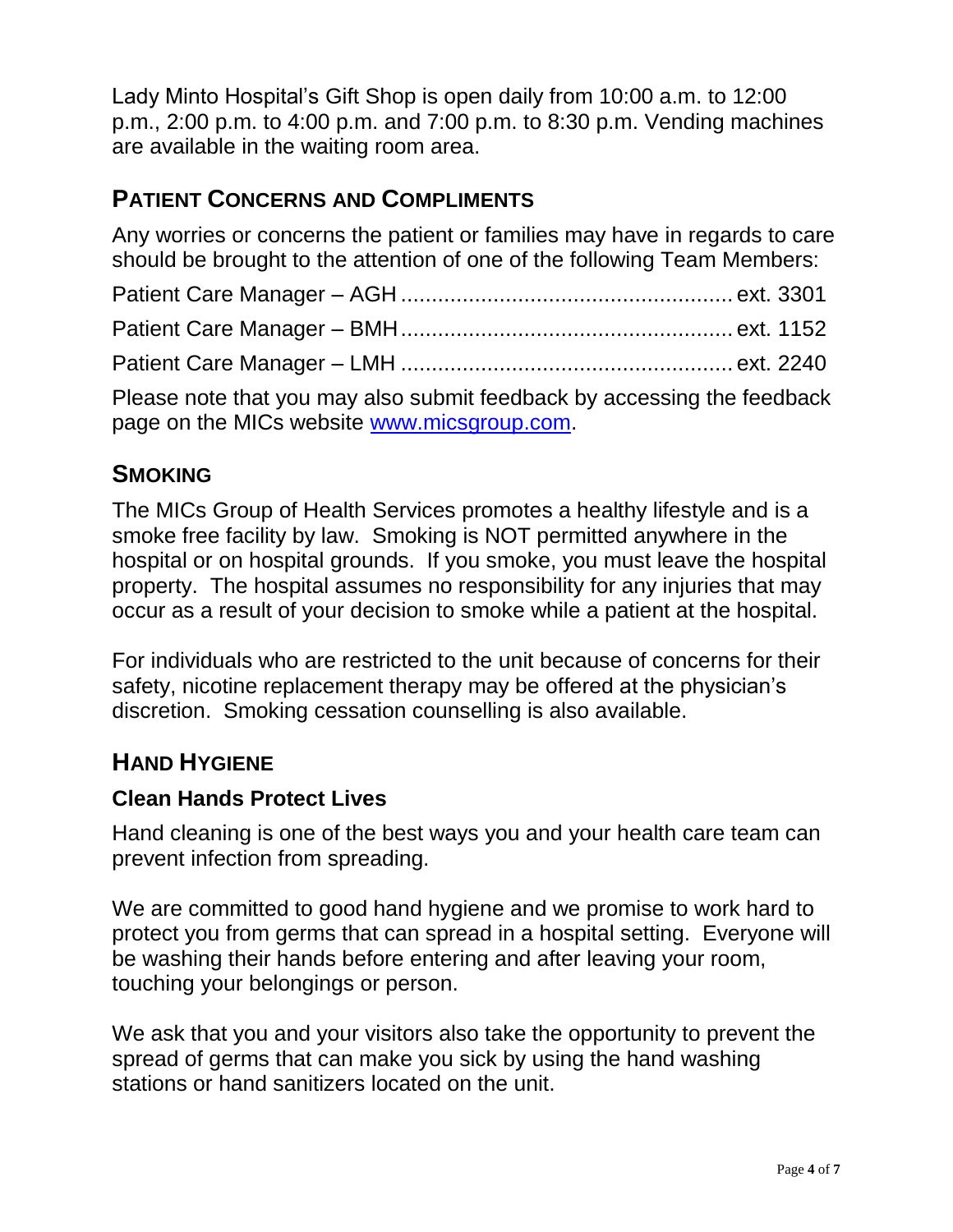#### <span id="page-4-0"></span>**FRAGRANCE/ALLERGEN FREE ENVIRONMENT**

Please do not wear or bring in any of the following SCENTED items:

- 
- Perfume Cologne Cosmetics
- 
- 
- Aftershave Shampoo Deodorant
- Conditioner Fabric Softener Laundry Detergent

Scented products linger long after an individual leaves an area. This can cause allergic reactions and respiratory distress for patients, visitors and Team Members.

- If you wish to bring in flowers, please check with our local florists for a list of flowers/plants that are fragrant free.
- Food also has the potential to cause allergic reactions to those individuals that may be seriously allergic and/or ill. Please check with your caregiver before having family bring foods in from outside that are not designated hospital food.

#### <span id="page-4-1"></span>**VIOLENCE FREE ENVIRONMENT**

The MICs Group of Health Services is committed to providing a safe, healthy and supportive working environment by treating our Team Members, clients, physicians, volunteers, students and contract workers with respect, fairness and sensitivity. Violence in the workplace can have devastating effects on the quality of life for our Team Members and on the productivity of the organization. We want to ensure that everyone will do their part to help us maintain a "Violence Free" environment.

#### <span id="page-4-2"></span>**USE OF SERVICE ANIMALS**

MICs Group of Health Services welcomes your service animal during your inpatient or outpatient visit to any of our facilities. However if the service animal poses a health risk, is not housebroken or is out of control, we may ask you to make other arrangements.

### **Fire Drills and Safety**

Every effort has been made to protect the hospital against fire. We have been trained in fire prevention and control and can evacuate the hospital if necessary. When the fire alarm rings, all automatic doors will close. Do not be alarmed if you hear a fire bell or doors closing. You will be informed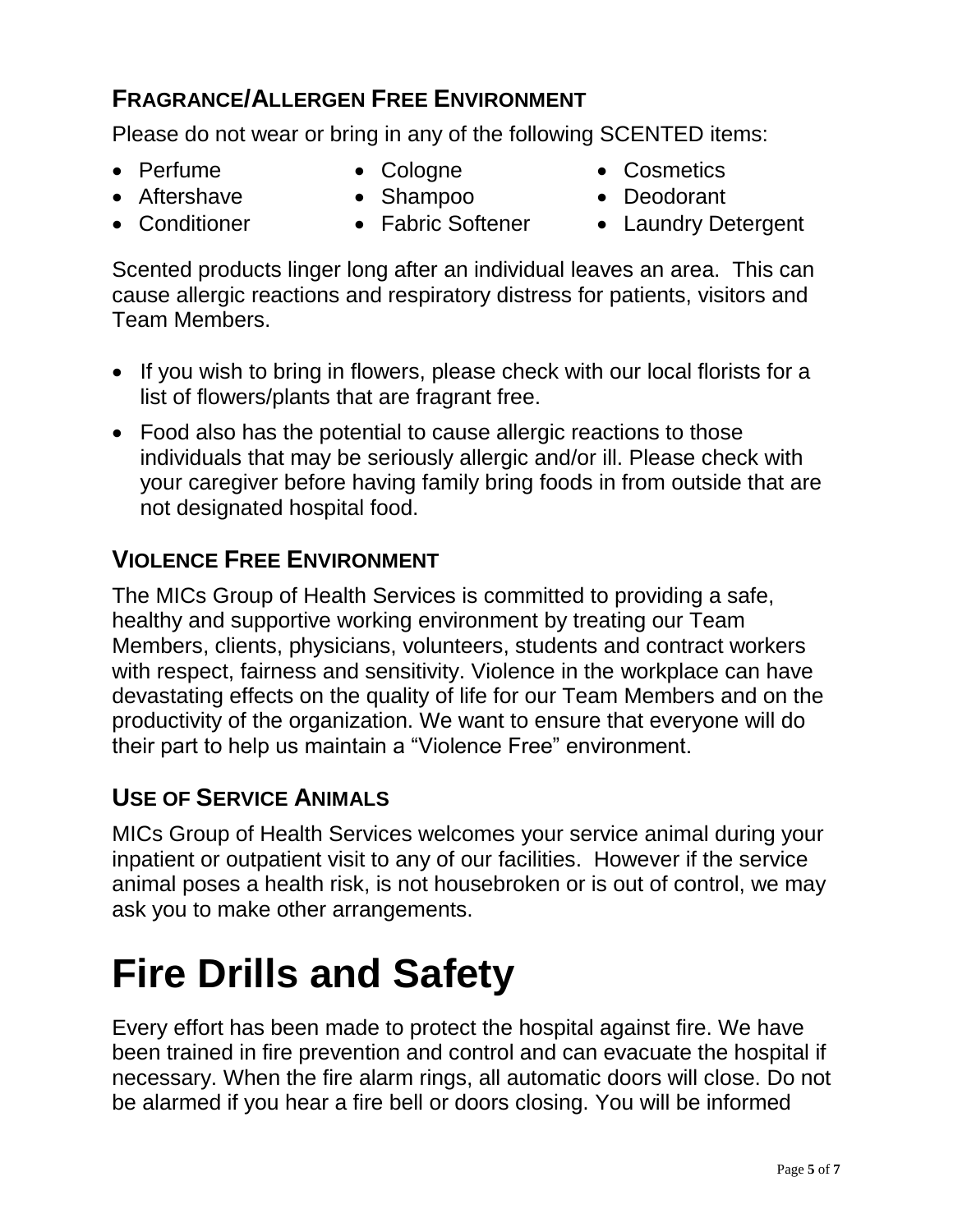shortly and, if necessary, assisted to a safe area. Team Members participate in fire drills on a regular basis.

### <span id="page-5-0"></span>**Patient Rooms**

Some rooms are subject to a semi-private differential rate. If you have semi-private coverage, ensure that this information is given to the Receptionist. The hospital also has a number of private rooms. Although these are usually kept available for special cases, if a private room is available and a patient requests this, again, a differential charge is billed to the patient. Differential rates vary, so please feel free to discuss these rates with the Receptionist. **Note**: You may be moved during your stay due to patient care.

### <span id="page-5-1"></span>**Meals**

Meals are served at approximately 8:00 a.m., 12:00 noon and 4:30 p.m.

If you miss a meal because of fasting or a test, a late meal may be available when you are finished.

### <span id="page-5-2"></span>**What to Bring with You**

#### <span id="page-5-3"></span>**MEDICATIONS**

- Bring all medications that you are currently taking in their original containers. This includes prescription and over the counter drugs.
- If your doctor wishes you to continue with a medication that the hospital does not normally supply, you may be asked to use your own. This may include inhalers, supplements, eye drops, etc.
- Medications are not permitted at the bedside unless ordered by the physician.

#### <span id="page-5-4"></span>**PERSONAL ITEMS**

- You may bring your own nightgown, pajamas, robe, shoes/slippers and toiletries such as toothbrush and toothpaste, shampoo, etc.
- No electrical appliances except razors and hair dryers are permitted in the hospitals. These are to be checked by a Building Services Team Member before use.